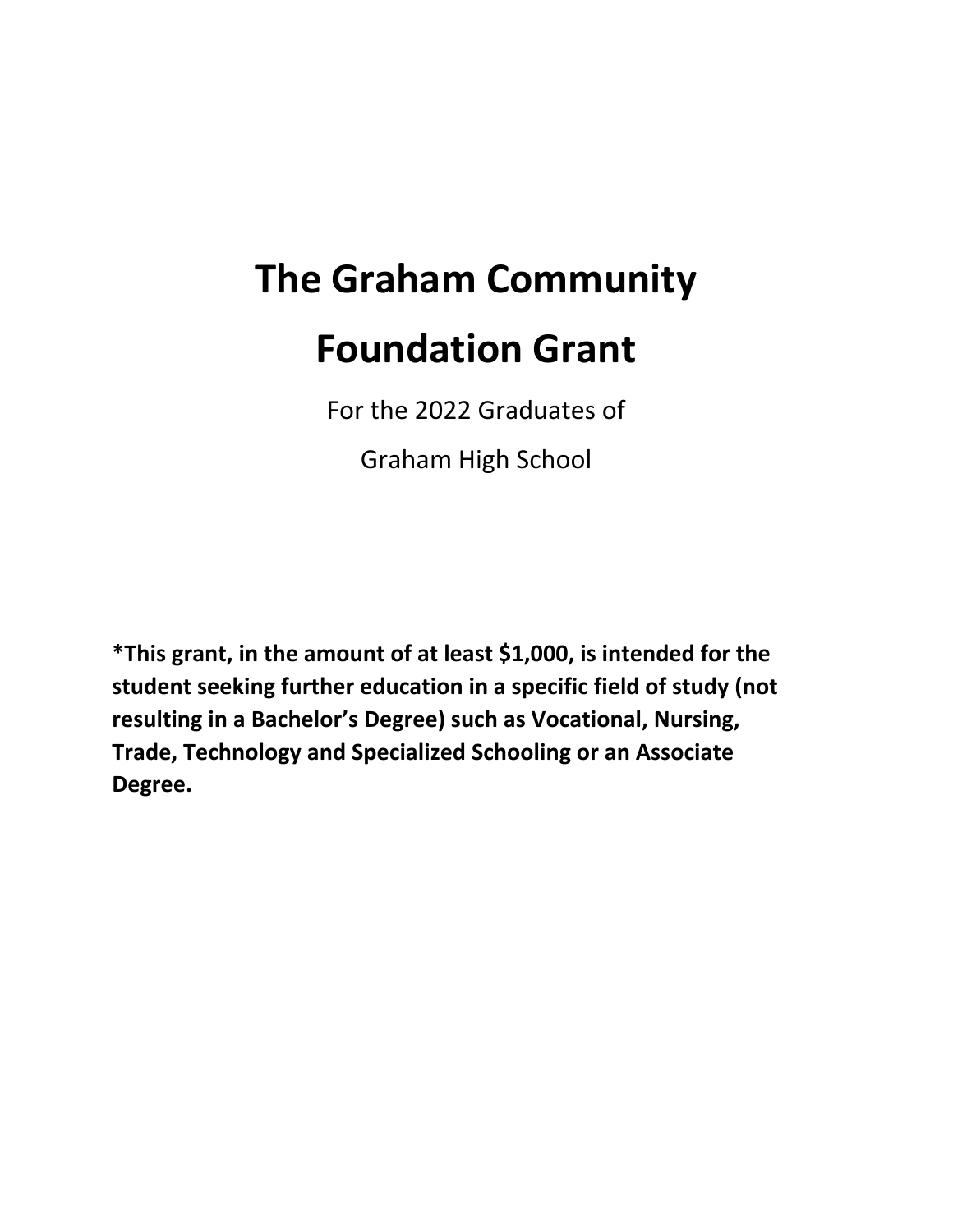#### **The Graham Community Foundation**

The Alumni Associations of the six school districts that formed the Graham School District have come together to establish the "Graham Community Foundation" in order to leave a legacy for the future. The original six schools were Concord, Christiansburg-Jackson, Rosewood, St. Paris, Terre Haute, and Westville.

#### **The Purposes of the Graham Community Foundation**

- To establish a scholarship and grant fund for the graduates of Graham High School to assist them in furthering their education.
- To promote the principles of the founders of the Graham School District.
- To keep alive the memory and heritage of the six original schools.
- To create a testimonial to the efforts of the people who formed the Graham School District.

### **General Information**

To receive the grant, a student must:

- Be a 2022 graduate of Graham High School.
- Be enrolled full time at a post high school, accredited institution of higher learning.
- Be pursuing education in a field that does not require a Bachelor's Degree.

### **Application Deadline**

The completed application including letters of recommendation and all pertinent papers must be returned to the Graham High School Guidance Office by **March 22, 2022.** The student is responsible for seeing that the application is complete and turned in on time.

\*This is a one-time grant to be used in the upcoming academic year of 2022-2023. The Troy Foundation will handle all monetary transactions with the student's institution of higher learning.

If the selection committee deems it necessary, the student may be called for a personal interview.

## **You may apply for either the Graham Community Foundation Grant or the Graham Community Foundation Scholarship. Please do not complete applications for both the grant and scholarship.**